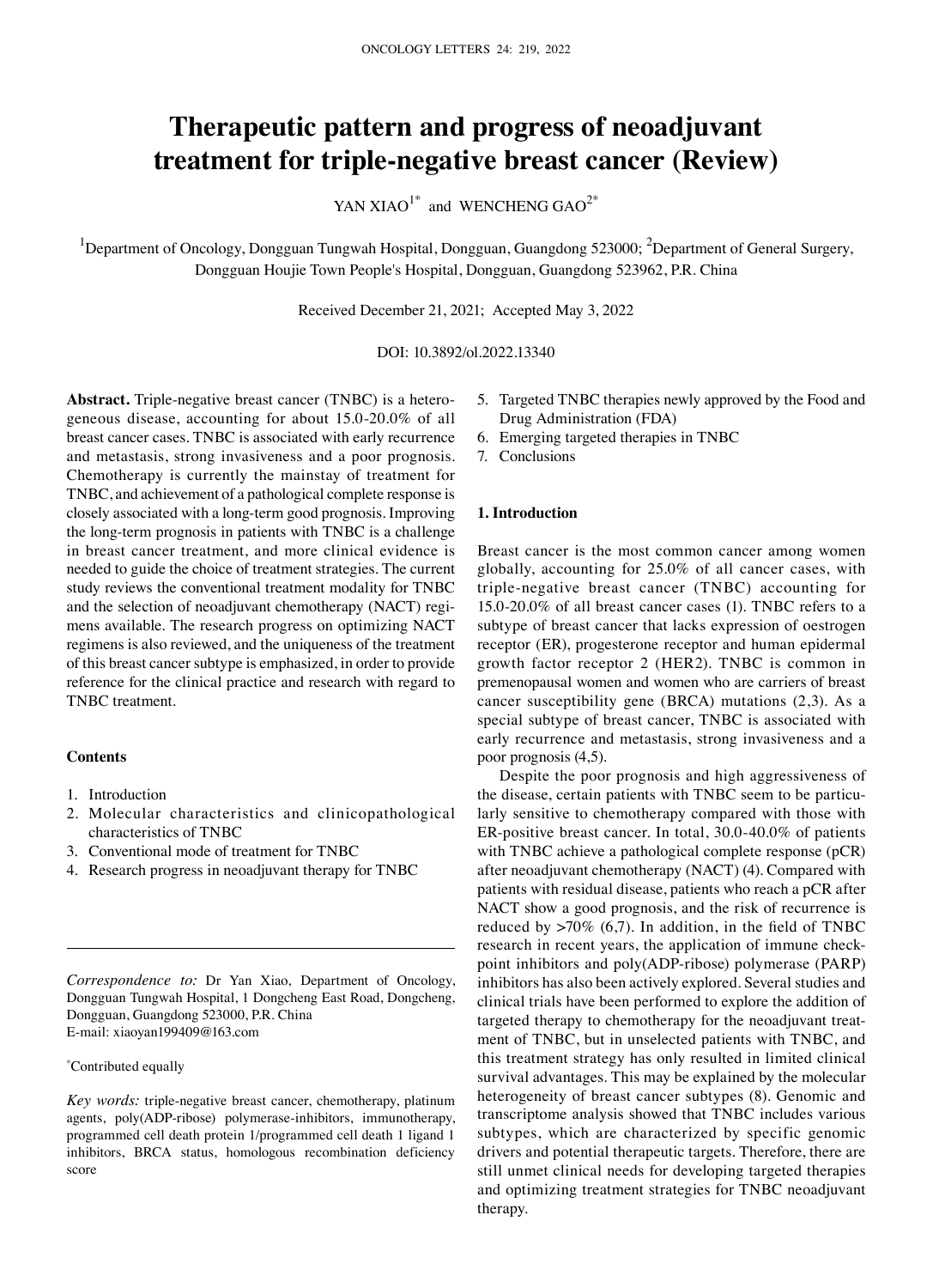The present review focuses on the different subtypes of TNBC and the latest research progress of neoadjuvant treatment strategies for TNBC, including platinum drugs, PARP inhibitors, immune checkpoint inhibitors and some emerging targeted therapies, as well as potential biomarkers for predicting the response or resistance of these drugs, which makes this review different to previous reviews.

# **2. Molecular characteristics and clinicopathological characteristics of TNBC**

TNBC is a heterogeneous disease, and there are differences in the sensitivity and prognosis of treatment. The PAM50 microarray set of 50 genes is used to identify breast cancer intrinsic subtypes. A set of 374 TNBC samples taken from 14 microarray datasets was analyzed to characterize TNBC subtypes using PAM50 (9). Lehmann *et al* (10) divided TNBC into six subtypes according to different gene expression: Basal-like (BL1 and BL2), immunomodulatory (IM), mesenchymal (M), mesenchymal stem‑like (MSL) and luminal androgen receptor type (LAR). Basal-like subtypes account for 70.0‑80.0%, and are characterized by a high chromosomal recombination rate, poor gene stability and vulnerability to BRCA1/2 mutations. The BL1 type cell cycle and DNA damage-related genes were highly expressed, and were sensitive to chemotherapy, especially DNA‑damaging drugs. The BL2 type is usually overexpressed by growth factor receptors and may be less sensitive to chemotherapy. The M and MSL subtypes are rich in epithelial-mesenchymal transition (EMT) mechanism‑related pathways, often with PIK3CA mutations, and tyrosine kinase inhibitors and PIK3/mTOR inhibitors may be effective. The LAR subtype expresses the androgen receptor (AR), is sensitive to AR antagonists and has a relatively good prognosis. The IM subtype expresses genes related to immune cell processing and is considered to be the most valuable subtype in immunotherapy (10). Burstein *et al* (11) used a non‑negative matrix factorization method to derive a panel consisting of 80 core genes that divided TNBC into four subtypes, luminal-AR (LAR), mesenchymal (MES), basal-like immune-suppressed (BLIS) and basal-like immune-activated (BLIA). Liu *et al* (12) performed mRNA and long non‑coding RNA expression analysis in 165 TNBC tumour samples at Fudan University Shanghai Cancer Centre. The tumour samples were categorized into four subtypes (IM, LAR, MES and BLIS subtypes), consistent with the number of classification by Burstein *et al* (11) (IM is not included).

Patients with TNBC mainly have the following clinicopathological characteristics: Relatively young age of onset; large primary mass; high TNM stage (13); high histological grade, generally grade III; poorly differentiated, with high proliferation; most of the pathological types are invasive ductal carcinoma; and easily transferred to the liver, lungs and central nervous system (14); insensitive to hormones and targeted therapies (except for BRCA mutations), and resistant to chemotherapy; extremely aggressive, with a high recurrence rate; long-term prognosis is worse than other subtypes of breast cancer, and the median survival time of patients with recurrence and metastasis is  $\sim$ 9.6 months; the 5-year survival rate is only 14.0% and TNBC accounts for ~25.0% of breast cancer deaths (4,5).

#### **3. Conventional mode of treatment for TNBC**

The traditional treatment for TNBC includes surgery, radiotherapy and chemotherapy, and new treatment methods have been explored to improve the survival rate and prognosis of patients, such as targeted therapy and immunotherapy. Tumor resection and mastectomy are traditional surgical procedures performed on patients with TNBC, and adjuvant radiotherapy and chemotherapy are usually required after surgery (15). The neoadjuvant therapy given before surgery can help reduce the tumor burden and achieve the goal of breast preservation (16). Simply performing chemotherapy earlier does not improve the survival of patients, but prognostic information can be obtained, and the prognosis of patients with a pCR is improved. Exploring TNBC optimized neoadjuvant chemotherapy to increase the pCR rate is an effective way to improve the prognosis of patients. At the same time, follow‑up intensive adjuvant treatment for patients who have not reached pCR can further reduce the risk of recurrence and improve the prognosis (17).

NACT is the standard and preferred treatment for stage II‑III TNBC (18‑20). Achieving a pCR after NACT is an important prognostic factor with a good long-term prognosis; it is characterized by no residual invasive tumor cells in the pathological examination of the primary breast and axillary lymph node surgical specimens, which is associated with a reduced risk of recurrence and death (7,21). Studies (22,23) have confirmed that compared with Luminal and HER2 overexpression breast cancer types, TNBC is more sensitive to NACT. The prognosis of those who achieve a pCR after NACT is significantly improved, and their 5‑ and 10‑year relapse‑free survival (RFS) rates can reach 89.0 and 86.0%, while those with obvious residual lesions have a poor prognosis, and their 5‑ and 10‑year RFS rates are 62.0 and 55.0% (24,25). In addition to achieving the purpose of reducing TNM stage and breast preservation, NACT also has the advantages of evaluating drug sensitivity and obtaining prognostic related information.

Taxanes and anthracyclines form the current standard of care for TNBC in the neoadjuvant setting. Paclitaxel and docetaxel are familiar examples of taxanes used in the first line of therapy (26). The pCR rate in patients with TNBC receiving anthracycline combined with taxane neoadjuvant chemotherapy is 28.0‑35.0%, which is better than that for the anthracycline-only regimen (pCR rate,  $\sim$ 20.0%) or taxane single-agent chemotherapy (pCR rate,  $\sim$ 12.0%) (6,25). Regarding the role of nab‑paclitaxel in TNBC, the available evidence is not conclusive, with the phase III GeparSepto trial suggesting a pCR benefit for nab‑paclitaxel over paclitaxel in the TNBC subgroup (27), and the subsequent phase III ETNA trial conversely failing to formally establish the superiority of this agent (28).

#### **4. Research progress in neoadjuvant therapy for TNBC**

Although TNBC has high sensitivity to anthracyclines and taxanes, numerous patients are prone to drug resistance after treatment (23). In the further exploration of more effective chemotherapy regimens, it was found that platinum‑containing chemotherapy regimens have significant efficacy in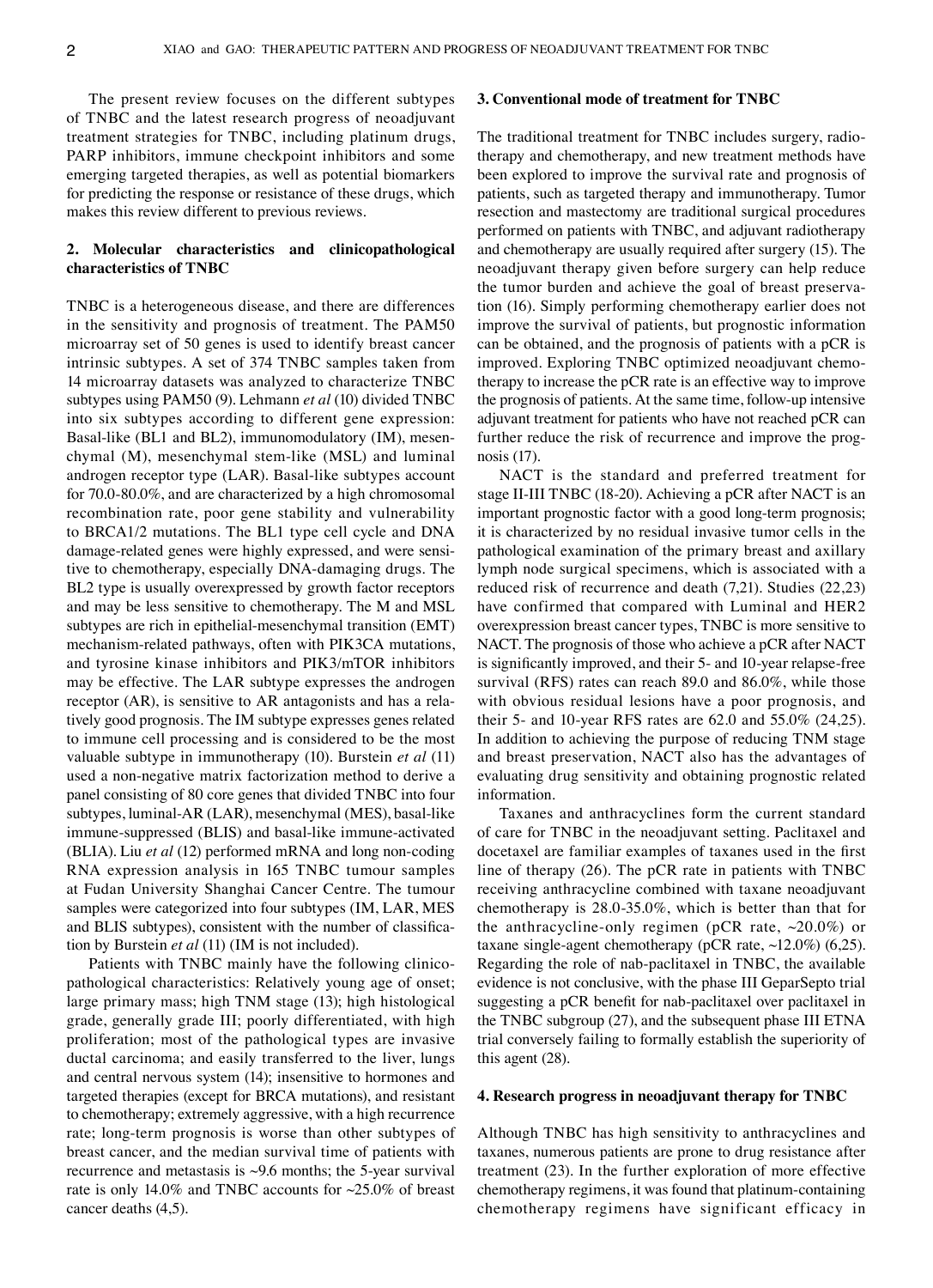neoadjuvant chemotherapy for TNBC, and have good safety and tolerability (29).

*Platinum‑based chemotherapy.* After platinum drugs enter tumor cells, they can break DNA double‑strands and cause cell death, which has a prominent effect on tumors with DNA repair barriers. BRCA genes play an important role in maintaining the double‑stranded structure of DNA. BRCA mutations (deletion or inactivation) cause damage to the DNA repair mechanism. As 15.0‑25.0% of TNBC cases have BRCA1/2 mutations, researchers at home and abroad have begun to explore the role of platinum drugs in neoadjuvant chemotherapy for TNBC (30‑32). Platinum drugs can lead to 70.0‑90.0% of patients with BRCA1 mutant TNBC achieving a pCR. For TNBC without BRCA1, the pCR rate of carboplatin combined with taxanes is still very high (56.0%) (33,34).

In the field of TNBC neoadjuvant therapy research, a series of phase II clinical studies has shown that platinum‑based chemotherapy may bring survival benefits. The most important randomized controlled trials (RCT) are the GEICAM/2006‑03 (35), GeparS6xto (36) and CALGB40603 trials (37) (Table I). The GeparSixto 66 study (36,38) is a phase II RCT of neoadjuvant chemotherapy with a carboplatin‑containing regimen. Carboplatin was added to the combination of paclitaxel, doxorubicin liposomes and bevacizumab. The results showed that in the TNBC subgroup, the pCR rate increased from 36.9 to 53.2%, and the disease-free survival (DFS) rate, with a median follow‑up time of 35 months, also increased significantly (76.1 vs. 85.8%). The CALGB 40603 study (37) is a phase II RCT for TNBC. Carboplatin was added to a paclitaxel regimen that was with or without bevacizumab. After the sequential doxorubicin and cyclophosphamide (AC) regimen, the pCR rate was increased from 41.0 to 54.0% There was no survival benefit after 39 months of follow‑up. In the aforementioned two studies, bevacizumab was added to the chemotherapy. Although the four‑drug combination or sequential treatment increased the pCR rate, hematological adverse reactions also increased significantly, and the survival benefit was uncertain. The GEICAM/2006‑03 study (35) randomly assigned 94 patients to receive epirubicin combined with cyclophosphamide (EC) and sequential docetaxel, or EC and sequential docetaxel combined with carboplatin. Unlike the aforementioned two studies, there was no difference in the reported pCR rates (35.0 vs. 30.0%; P=0.606). In this study, only patients with basal-like TNBC (defined as hormone receptor‑negative/HER2‑negative and cytokeratin 5/6‑ or EGFR‑positive) were included, and the lower dose of docetaxel (75 mg/m<sup>2</sup>) and the higher dose of docetaxel (100 mg/m<sup>2</sup>) in the platinum‑free chemotherapy group were included. Unlike the GeparSixto and CALGB40603 trials, the patients participating in the GEICAM/2006-03 trial were treated with cyclophosphamide before receiving platinum‑based chemotherapy. Moreover, basal-like TNBC seems to be more difficult to treat and is usually resistant to standard chemotherapy. On the other hand, it cannot be ruled out that previous treatment with the DNA disrupting agent cyclophosphamide may reduce the possibility of adding platinum drugs to standard NACT. These two factors can partly explain why the addition of platinum in this trial had no effect on the pCR rate (39).

The BrighTNess (40) and GeparOcto (41) studies, which are phase III trials, also studied the role of platinum in the neoadjuvant treatment of TNBC (Table I). The BrightTNess trial (40) randomly assigned 634 patients with TNBC to receive paclitaxel combined with carboplatin and veliparib (VC) sequential AC, paclitaxel combined with carboplatin sequential AC, or paclitaxel sequential AC. The BRCA status was the stratification factor, and the primary end point was pCR. The pCR rate of patients treated with paclitaxel combined with VC was significantly higher than that of patients treated with paclitaxel alone (53.0 vs. 31.0%; P<0.0001). Compared with paclitaxel alone, patients receiving paclitaxel and carboplatin also had a higher pCR rate (58.0 vs. 31.0%) (40). The GeparOcto 84 study (41) was a phase III RCT designed based on the GeparSixto 66 study. The GeparOcto 84 study compared the three-drug combination of paclitaxel, doxorubicin liposomes and carboplatin with epirubicin, paclitaxel and cyclophosphamide. The effectiveness and safety of the sequential regimen of neoadjuvant chemotherapy showed that the pCR rates in the TNBC subgroup (403 cases) were similar, 51.7 and 48.5% (P=0.584), and the adverse reactions in the two groups were severe.

The meta-analysis published in 2018 (39) included 9 RCTs with stage II to III platinum-containing regimens of neoadjuvant chemotherapy, including the aforementioned phase II and III clinical studies, with a total of 2,109 TNBC patients. 7 of the RCTs added carboplatin to anthracycline and taxane chemotherapy. The results showed that platinum‑containing regimens could increase the pCR rate of TNBC neoadjuvant chemotherapy (52.1 vs. 37.0%, P<0.001), but that there was no obvious survival benefit. Moreover, complications such as grade 3 to 4 neutropenia (53.1 vs. 23.2%; P=0.002), grade 3 to 4 anemia (10.8 vs. 0.4%; P<0.001) and grade 3 to 4 thrombocytopenia (11.0 vs. 1.0%; P<0.001) occur. For unselected TNBC patients, adding carboplatin to anthracycline and taxane neoadjuvant chemotherapy can increase the pCR rate, but the adverse reactions also increase significantly, and survival does not improve, so the clinical application is limited.

*Potential predictive biomarkers for platinum‑based chemo‑ therapy in TNBC.* Due to the different chemotherapy regimens used by NACT and the differences in patient characteristics, for some patients who are not sensitive to chemotherapy drugs, neoadjuvant chemotherapy may delay their treatment. Thus, exploring and evaluating the efficacy of predictors for NACT and how to use associated indexes to predict the efficacy of neoadjuvant chemotherapy has become a very important issue. It is important to be able to identify the patients who benefit the most from NACT and implement the chemotherapy regimen with the highest probability of obtaining a pCR.

The GeparSixto (36) and BrighTNess (40) trials reported the pCR rate of platinum added based on BRCA status. There were 50 (17.2%) patients with BRCA mutation in the GeparSixto study and 46 (14.5%) in the BrightTNess trial. A previous meta‑analysis of the pCR rates of these 96 patients with BRCA mutation and another 513 patients with the BRCA wild-type (wt) showed that among the patients with the BRCA mutation, 54 out of 96 patients (56.3%) achieved a pCR [29/50 patients (58.0%) in the platinum-containing chemotherapy group and  $25/46$  patients  $(54.3%)$  in the platinum-free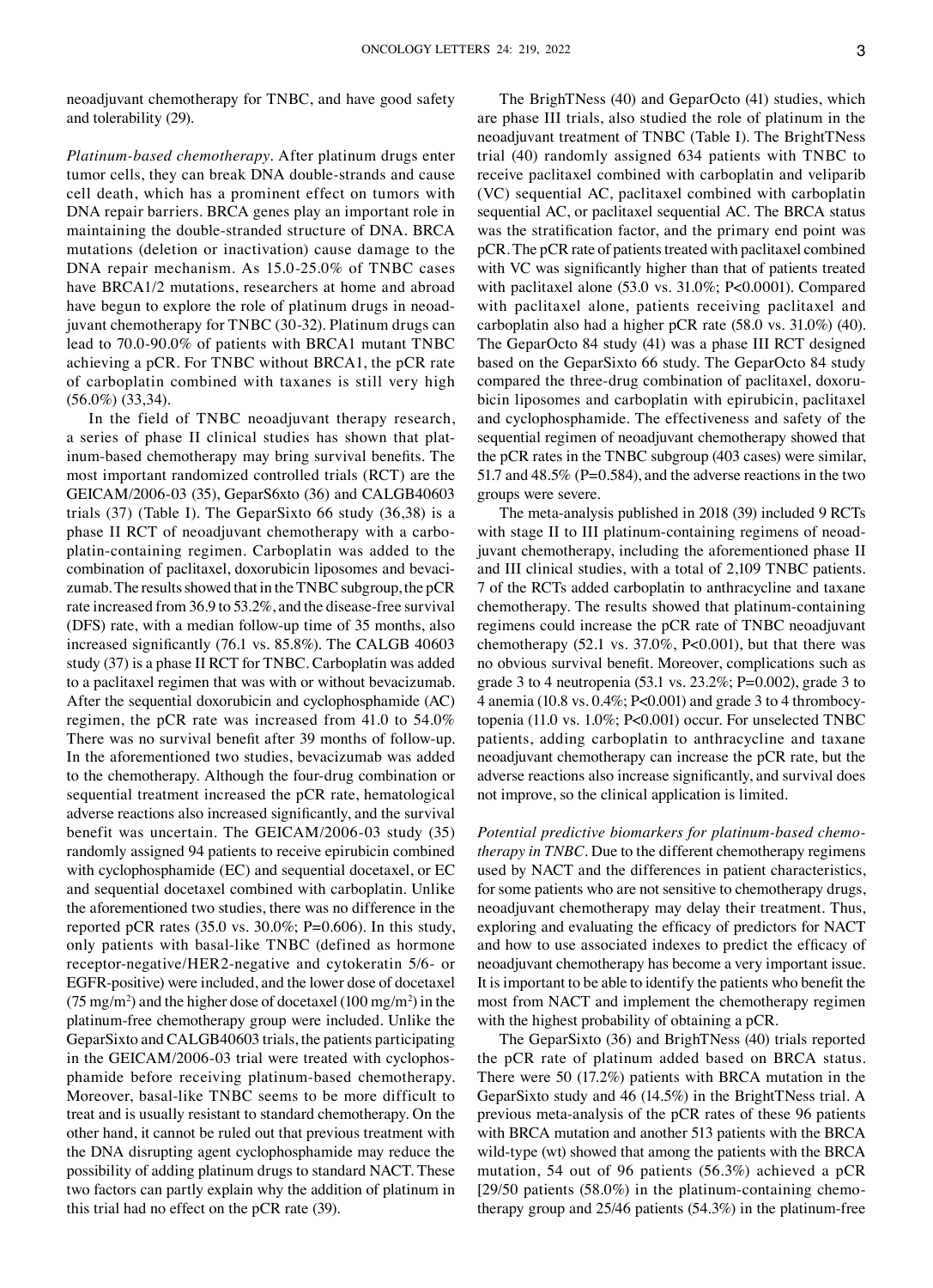| Clinical trial     |           | Phase TNBC cases, n    | TNBC treatment arms                                                                                                                                                                                                                                                                                                                                                                                                                                          | TNBC pCR                                                             | TNBC survival rates                                             |
|--------------------|-----------|------------------------|--------------------------------------------------------------------------------------------------------------------------------------------------------------------------------------------------------------------------------------------------------------------------------------------------------------------------------------------------------------------------------------------------------------------------------------------------------------|----------------------------------------------------------------------|-----------------------------------------------------------------|
| GeparSixto         | $\rm II$  | 158 vs. 157            | $P + Dox + Bev + Cp vs.$<br>$P + Dox + Bev$ (P 80 mg/m <sup>2</sup> )<br>$qw \times 18 + liposomal$ Dox<br>$20 \text{ mg/m}^2$ qw x 18 + Bev<br>15 mg/kg q3w x $6 \pm Cp$<br>$AUC$ 2 qw x 18)                                                                                                                                                                                                                                                                | 53.2 vs. 36.9%; P=0.005                                              | 35-month DFS:<br>76.1 vs. 85.8%;<br>$P=0.035$                   |
| <b>CALGB 40603</b> | $\rm II$  | 225 vs. 218            | $P + Cp \pm Bev$ ; ddAC vs.<br>$P \pm Bev$ ; ddAC (P 80 mg/m <sup>2</sup><br>$qw \times 12 \pm Cp$ AUC 6 3w x 4;<br>Dox 60 mg/m <sup>2</sup> + $CTX$<br>600 mg/m <sup>2</sup> q2w x 4,<br>Bev 10 mg/kg $q2w x 9$ )                                                                                                                                                                                                                                           | 54 vs. 41%; P=0.0029                                                 | 39-month EFS: HR,<br>$0.84; P=0.36; OS:$<br>HR, $1.15$ ; P=0.53 |
| GEICAM/2006-03     | П         | 48 vs. 46              | $EC: T + Cp$ vs. T (EPI<br>90 mg/m <sup>2</sup> + CTX 600 mg/m <sup>2</sup><br>$q3w \times 4$ ; T 100 mg/m <sup>2</sup><br>$q3w x 4) vs. (EPI 90 mg/m2 +$<br>CTX 600 mg/m <sup>2</sup> q3w x 4;<br>T 75 mg/m <sup>2</sup> q3w x 4)                                                                                                                                                                                                                           | 30 vs. 35%; P=0.606                                                  | NA                                                              |
| <b>BrighTness</b>  | $\rm III$ | 316 vs. 160<br>vs. 158 | A: Veliparib (50 mg orally<br>bid) + $Cp$ AUC 6 q3w x 4+<br>P 80 mg/m <sup>2</sup> qwx12; AC<br>(Dox 60 mg/m <sup>2+</sup> CTX<br>600 mg/m <sup>2</sup> q2w or q3w x 4);<br>B: Placebo + Cp AUC 6<br>$q3w x 4 + P80$ mg/m <sup>2</sup> qwx12;<br>$AC (Dox 60 mg/m2 + CTX)$<br>600 mg/m <sup>2</sup> q2w or q3w x 4);<br>C: Placebo + P 80 mg/m <sup>2</sup><br>$qwx12$ ; AC(Dox 60 mg/m <sup>2</sup> +<br>CTX 600 mg/m <sup>2</sup> q2w or<br>$q3w \times 4$ | A: 53%; B: 58%; C:<br>31%; P<0.0001 (B vs. C);<br>P<0.0001 (A vs. C) | NA                                                              |
| GeparOcto          | $\rm III$ | 203 vs. 200            | PDoxCp vs. ddEPC<br>$(P 80 mg/m2 + liposomal$<br>Dox 20 mg/m <sup>2</sup> + Cp AUC<br>1.5 qw x 18) vs. (EPI 150 mg/m <sup>2</sup><br>$q2w x 3$ ; P 225 mg/m <sup>2</sup> q2w x 3;<br>$CTX 2,000$ mg/m <sup>2</sup> q2w x 3)                                                                                                                                                                                                                                  | 51.7 vs. 48.5%; P=0.584                                              | NA                                                              |

Table I. Neoadjuvant randomized trials exploring the addition of carboplatin in TNBC.

P<0.05 shows the success of the trials as indicated in the studies. TNBC, triple-negative breast cancer; pCR, pathological complete response; P, paclitaxel; M, non-pegylated liposomal doxorubicin; Cp, carboplatin; T, docetaxel; Dox, doxorubicin; Bev, bevacizumab; CTX, cyclophosphamide; EPI, epirubicin; AC, doxorubicin and cyclophosphamide; EC, epirubicin and cyclophosphamide; dd, dose dense; qw, every week; EFS, event-free survival; OS, overall survival; NA, No answer.

chemotherapy group; OR, 1.17; 95% CI, 0.51‑2.67; P=0.711]. Among the patients with the BRCA‑wt, 230 out of 513 patients (44.8%) achieved a pCR [146/256 (57.0%) in the platinum‑containing chemotherapy group and 84/257 (32.7%) in the platinum‑free chemotherapy group; OR, 2.72; 95% CI, 1.71‑4.32; P<0.001] (42). Therefore, whether platinum drugs are added or not, the pCR rate after NACT is generally higher in patients with BRCA mutation. Moreover, in patients with BRCA‑mutated breast cancer, paclitaxel combined with carboplatin, sequential anthracyclines and cyclophosphamide seem to be non-contributory to the increase in pCR rate. By contrast, the benefit is significant in patients without BRCA mutations, among which the pCR rate is lower compared with BRCA‑mutated patients.

Furthermore, the homologous recombination deficiency (HRD) status has been studied as a predictor of platinum drug response. The pooled analysis of five phase II studies (43) included 166 patients with TNBC who received platinum-based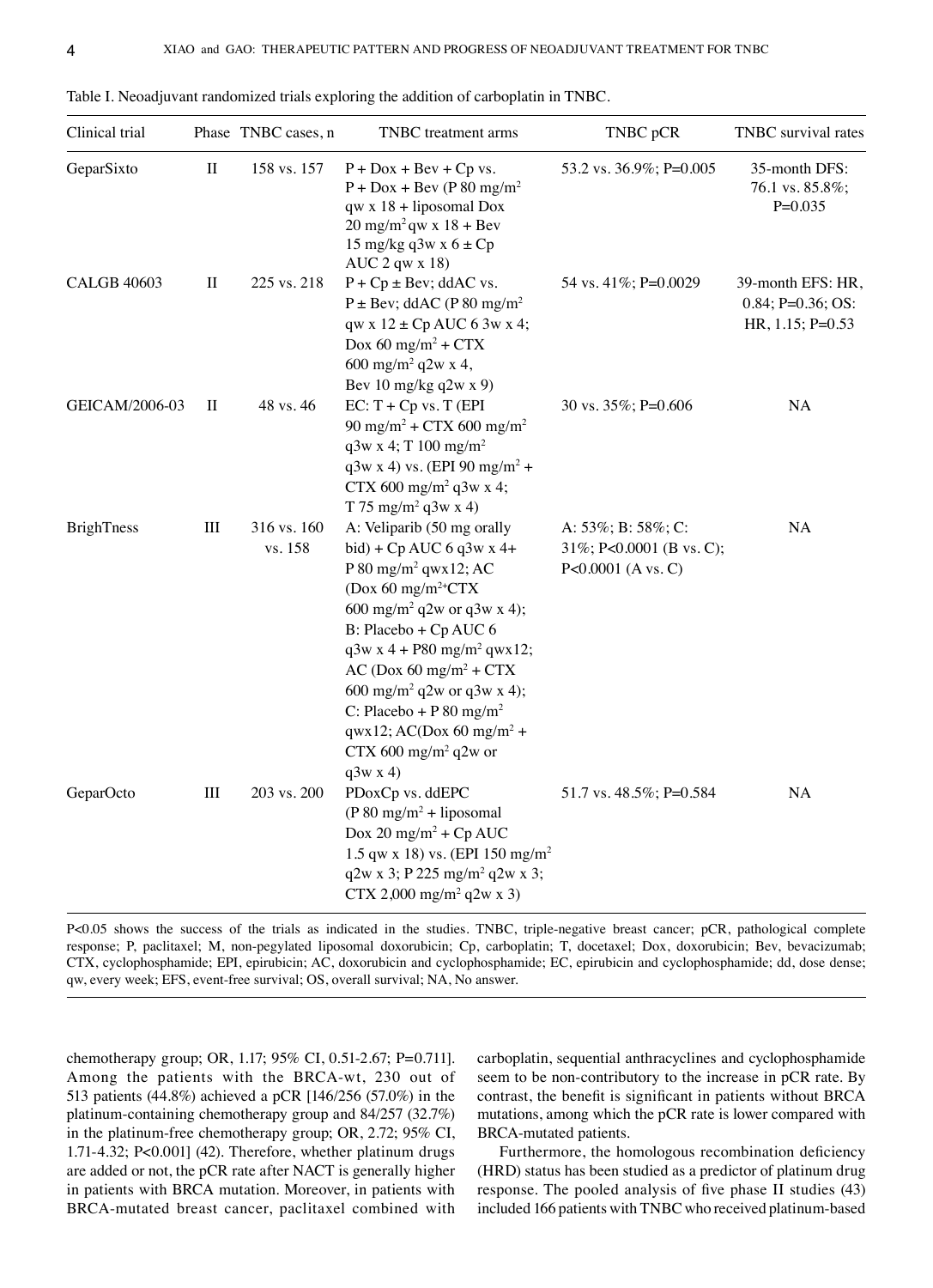NACT, and estimated the pCR rates based on HRD status. The HRD status is defined as high if the score is ≥42 points and/or in the presence of BRCA1/2 tumor mutations. Patients with HRD tumors are more likely to achieve a pCR than patients with non-HRD tumors  $(44.0 \text{ vs. } 8.0\%; P<0.01)$ . This pooled analysis showed that HRD status can be used to identify patients with TNBC who are highly likely to obtain a pCR through platinum‑based NACT. An exploratory analysis in the GeparSixto trial (44) evaluated the HRD status of 193 of the 315 (61.3%) TNBC participants using formalin‑fixed and paraffin‑embedded tumor samples. The HR defects were defined as HRD scores ≥42 and/or if there was a tumor with BRCA mutation. Of the 193 patients with TNBC, 136 (70.5%) had detectable homologous recombination defects, of which 82 (60.3%) showed high HRD scores but no BRCA mutations. A high HRD score independently predicted the pCR rate (OR, 2.60; 95% CI, 1.26-5.37; P=0.008). In fact, the addition of carboplatin to paclitaxel and non‑pegylated liposomal Adriamycin significantly increased the pCR rate in HRD tumors (33.9 vs. 63.5%; P=0.001), but not in non‑HRD tumors (20.0 vs. 29.6%; P=0.540; test for interaction, P=0.327). In addition, in patients with high HRD scores but no BRCA mutations, the pCR rate of carboplatin was also higher than that of patients without carboplatin (63.2 vs. 31.7%; OR, 3.69; 95% CI, 1.46‑9.37; P=0.005). Although this study did not conclude a survival analysis, the addition of carboplatin showed disease-free survival time (DFS) improvement in both HRD tumors (HR, 0.44; 95% CI; 0.17‑1.17; P=0.086) and non‑HRD tumors (HR, 0.49; 95% CI; 0.23‑1.04; P=0.059), but the difference was not statistically significant (40).

The potential predictive role of HRD status on treatment selection was demonstrated in the study by Jiang *et al* (45), which showed that patients with high HRD scores may benefit substantially from DNA-damaging therapies, such as platinum‑based chemotherapy. The vast majority of tumors with high HRD consist of the BLIS transcriptional subtype, representing a subgroup of TNBC with a poor prognosis. Basal-like and immune‑suppressed patients generally had higher HRD scores than those with other subtypes, independent of BRCA1/2 germline mutations. The BLIS subtypes were further divided into high-HRD BLIS and low-HRD BLIS subgroups, and the patients with low‑HRD BLIS tumors had a worse prognosis than those with high-HRD scores (5-year RFS rate, 73.0 vs. 95.0%; P=0.002). High-HRD TNBC metastases were highly sensitive to platinum-based chemotherapy (45). By contrast, in the metastatic setting, the TNT trial did not show a difference in objective response rate (ORR), progression-free survival time (PFS) and overall survival time (OS) between carboplatin and docetaxel according to HRD status. The trial was designed to compare the activity of docetaxel with carboplatin, not the addition of carboplatin to standard chemotherapy (46).

# **5. Targeted TNBC therapies newly approved by the Food and Drug Administration (FDA)**

The innovation of genetic testing technology and the development of new targeted drugs have brought new hope to patients with TNBC. Currently, the screening of eligible populations for TNBC targeted therapy based on biomarkers has become a research hotspot.

*Poly(ADP‑ribose) polymerase (PARP)‑inhibitors.* PARP is involved in cell DNA single‑strand damage repair, repairing DNA damage through base excision. For tumors with DNA repair disorders (such as BRCA mutations), PARP inhibitors inhibit tumor growth through 'synthetic lethality' effects (47).

The application of PARP inhibitors in neoadjuvant therapy is gradually developing. A series of studies have explored the efficacy of PARP inhibitors in neoadjuvant treatments of TNBC, such as monotherapy or combination chemotherapy (Table II). The GeparOLA Phase II study (48), reported at the 2019 ASCO meeting, compared the efficacy of olaparib or carboplatin for neoadjuvant treatment of BRCA‑mutated and/or homologous recombination deficiency (HRD) high-score HER2-negative early breast cancer. In this study, 102 patients (72.6% for TNBC and 60.4% for BRCA muta‑ tions) were randomly combined with olaparib or carboplatin on the basis of paclitaxel sequential epirubicin and cyclophosphamide (P‑EC) neoadjuvant chemotherapy. The results showed that in the total population, the pCR rates of the paclitaxel plus olaparil group and the paclitaxel plus carboplatin group were 55.1 and 48.6%, respectively; in the TNBC subgroup, the pCR rates of the paclitaxel plus olaparil group and the paclitaxel plus carboplatin group were 56.0 and 59.3%, respectively, were not significantly different. The study found that patients <40 years old, who were HR-positive, with a high HRD score and no BRCA mutation were more likely to benefit from the combination treatment with olaparib. A study (48) suggested that in patients with BRCA mutations or high HRD HER2‑negative breast cancer, PARP inhibitors have the same effect as platinum. To the best of our knowledge, there has been no comparison between PARP inhibitors and platinum single drugs.

The I‑SPY2 trial (49) added veliparib and carboplatin (VC) to the standard neoadjuvant chemotherapy (paclitaxel sequential AC) regimen, and the pCR rate of the TNBC subgroup increased from 26.0 to 51.0%, among which BRCA1 mutation had a good response to V-C (P= $0.023$ ) (50). However, due to the limitations of the trial design, it was impossible to speculate whether the benefits came from veliparib, carboplatin or the synergy of the two. The BrighTNess Phase III clinical study (40) identified the source of benefit in the I‑SPY‑2 trial. The study included a total of 634 TNBC patients, 15.0% of which had BRCA mutations, who were randomly divided into three groups: Neoadjuvant chemotherapy (P‑AC), chemotherapy plus carboplatin, and chemotherapy plus veliparib and carboplatin. The results showed that the pCR rates of the three groups were 31.0, 58.0 and 53.0%, respectively, while the pCR rates of the BRCA mutants were 41.0, 50.0 and 57.0%, respectively. The  $pCR$  of the paclitaxel + carboplatin + veliparib group was significantly higher than that of the paclitaxel single‑agent group (53.0 vs. 3l.0%; P<0.0001). However, there was no significant difference compared with the paclitaxel combined with carboplatin group  $(58.0\%; P=0.36)$ , indicating that the increase in pCR was due to the carboplatin rather than the veliparib. This suggests that carboplatin can increase the pCR rate of TNBC neoadjuvant chemotherapy, and that further combination with PARP inhibitors has no synergistic effect. Lastly, there appears to be no obvious additional benefits in patients with BRCA mutations.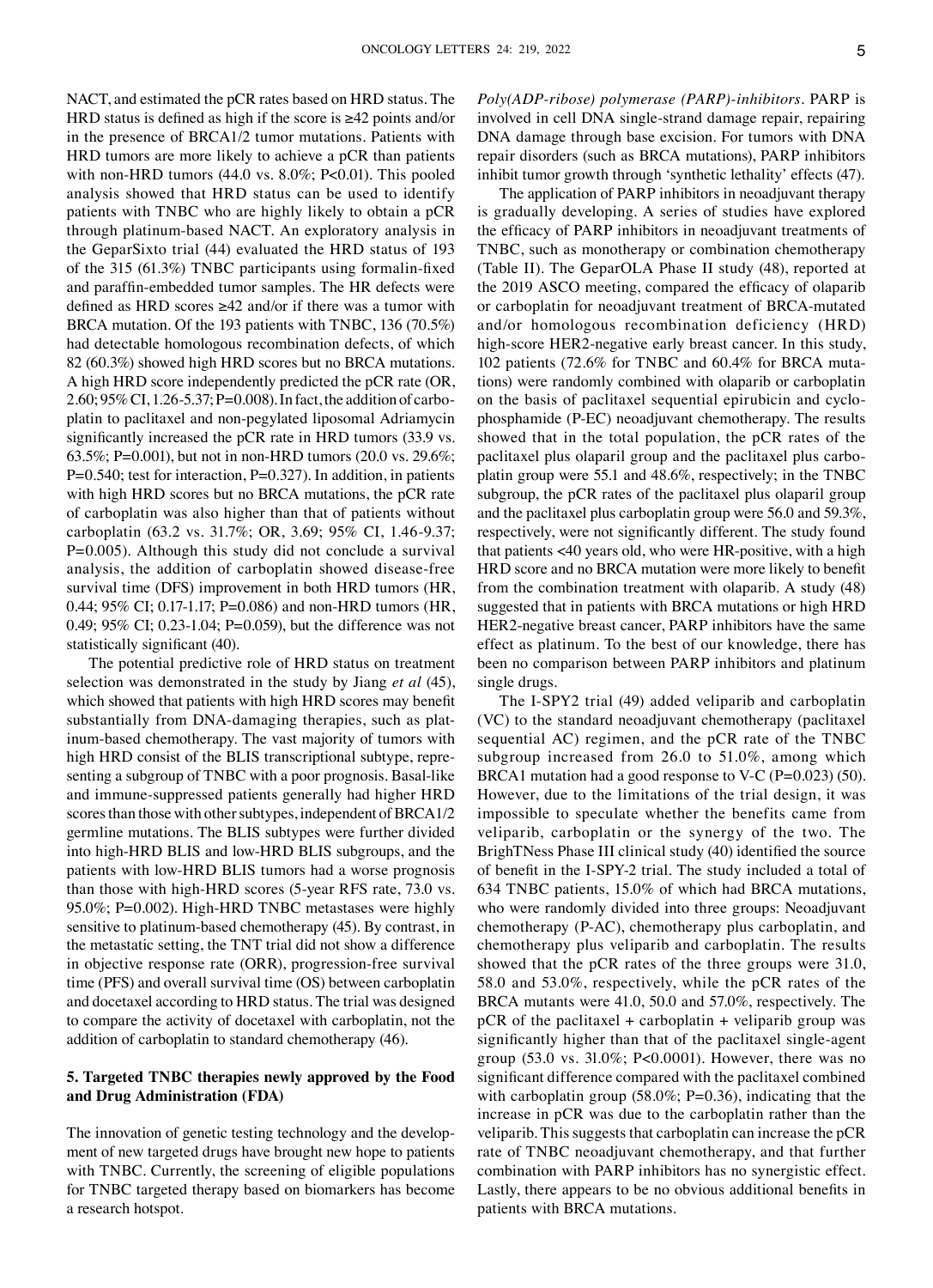| Clinical trial    | Phase             | PARP-inhibitors | TNBCs.n   | TNBC treatment arms                                                                                 | Primary<br>endpoint | pCR                     | P-value                                   |
|-------------------|-------------------|-----------------|-----------|-----------------------------------------------------------------------------------------------------|---------------------|-------------------------|-------------------------------------------|
| PrECOG 0105       | Н<br>(single arm) | Iniparib        | 80        | $Cp + Gmz + injarib$                                                                                | pCR                 | $36\%$                  | $\overline{a}$                            |
| GeparOLA          | П                 | Olaparib        | 50 vs. 27 | $P +$ olaparib; EC;<br>$P + Cp$ ; EC                                                                | pCR                 | 56 vs. 59.3%            | <b>NA</b>                                 |
| $I-SPY2$          | $_{\rm II}$       | Veliparib       |           | 72 vs. 44 $P + V + Cp$ ; AC; P; AC                                                                  | pCR                 | 51 vs. $26\%$           | <b>NA</b>                                 |
| <b>Brightness</b> | Ш                 | Veliparib       | vs. 158   | 316 vs. 160 A: Veliparib + $Cp + P$ ;<br>$AC$ ; B: Placebo + $Cp$ +<br>$P$ ; AC; C: Placebo + P; AC | pCR                 | 53 vs. 58<br>vs. $31\%$ | $0.36$ (A vs. B)<br>< 0.0001<br>(A vs. C) |

Table II. Neoadjuvant clinical trials with PARP‑inhibitors in TNBC.

P<0.05 shows the success of the trials as indicated in the studies. TNBC, triple-negative breast cancer; pCR, pathological complete response; CT, chemotherapy; Cp, carboplatin; Gmz, gemcitabine; P, paclitaxel; NA, no answer; EC, epirubicin and cyclophosphamide; V, veliparib; AC, doxorubicin and cyclophosphamide.

In summary, PARP inhibitor neoadjuvant treatment of BRCA-mutated TNBC has a significant effect, and there is no additional benefit in combining it with platinum‑containing chemotherapy. However, most of the existing data are the results of phase II studies, and further research and exploration are needed in terms of survival benefits, safety and target population selection.

*Potential predictive biomarkers for use of PARP‑inhibitors in TNBC*. It is also important to explore specific biomarkers to enable screening for the population that will benefit from PARP inhibitors. This would enable PARP inhibitors to bring survival benefits to more patients with TNBC.

The PrECOG 0105 (51), I-SPY2 (49), and BrightTness trials (40) explored BRCA mutation status and HRD score as predictors of response to PARP inhibitors. In the PrECOG 0105 trial, 19 patients (24.0%) had germline BRCA1/2 mutations. The pCR rates of TNBC in BRCA1/2-wt patients, BRCA1/2 mutation carriers and BRCA1/2 mutation carriers were 33.0, 47.0, and 56.0%, respectively. The HRD phenotype was evaluated using HRD-loss of heteroygosity (LOH) in the preconditioning core breast core biopsy. Regardless of the BRCA1/2 mutation status, the presence of HRD was associated with a higher response rate. In fact, the average HRD‑LOH score of responders was higher than that of non-responders (P=0.02), and this factor was still significant when BRCA1/2 germline mutation carriers were excluded  $(P=0.021)$ . This study showed for the first time that the HRD‑LOH in TNBC may be able to distinguish responders from non-responders after administration of platinum-based and PARP inhibitor-based treatments. HRD-LOH allows the identification of TNBC BRCA1/2‑wt sporadic patients, and an elevated HRD‑LOH score can indicate good pathological remission (49).

In the I‑SPY2 (49) and BrightTNess (40) trials, a series of exploratory analyses evaluated potential predictors of response to PARP inhibitors. In the I‑SPY2 trial, only a few patients had BRCA mutations: 12 (17.0%) patients in the veliparib/carboplatin group and 2 (5.0%) patients in the control group. In the veliparib/carboplatin group, BRCA mutation carriers were more likely to achieve a pCR compared with wild-type patients (75.0 vs. 29.0%; OR, 7.25; P=0.006), but the mutation rate was too low to compare with the control group response (49). In the BrightTNess trial, ~15.0% of patients had BRCA mutations. Although a benefit of adding veliparib plus carboplatin or carboplatin alone was observed compared with the standard group (P‑AC), no difference in pCR rate was observed in the mutant BRCA population between the treatment groups (40).

In the GeparOLA trial (48), which included patients with high TNBC and luminal HRD scores, the BRCA mutation subgroup had a higher pCR rate. The pCR rate of patients with BRCA mutation in the carboplatin group was higher than that of BRCA‑wt patients (51.7 vs. 37.5%), while the pCR rate in the olaparib group was comparable between the BRCA mutation and BRCA-wt subgroups  $(59.0 \text{ vs. } 57.1\%)$  (48).

*Immune checkpoint inhibitors.* TNBC has a high tumor mutation burden (TMB), programmed cell death 1 ligand 1 (PD‑L1) expression, and a number of tumor-infiltrating lymphocytes (TILs). These characteristics suggest that TNBC may be sensi‑ tive to immunotherapy (52,53).

Several studies have explored the application of immune checkpoint inhibitors in neoadjuvant therapy (Table III). KEYNOTE-173 is a multi-cohort phase Ib study for patients with locally advanced TNBC. The trial investigated different doses and schedules of platinum and taxanes combined with pembrolizumab, followed by AC with pembrolizumab. The overall pCR rate was 60%, indicating that pembrolizumab combined with chemotherapy had good antitumor activity and controllable toxicity (54). In this trial, both TILs and PD‑L1 combined positive score were significantly associated with higher pCR and ORR and with each other (55). The I-SPY2 trial randomized 69 HER2‑negative patients to receive pacli‑ taxel  $\pm$  pembrolizumab sequential AC weekly. In 29 patients with TNBC, pembrolizumab increased the original and estimated pCR rates by >50 and 40.0%, respectively. The original and estimated pCR rates in the pembrolizumab group were 71.0 and 62.0%, respectively, while those of the control group were 19.0 and 22.0%, respectively (56).

The GeparNew Phase II trial studied the use of nab-paclitaxel followed by EC combined with durvalumab/placebo in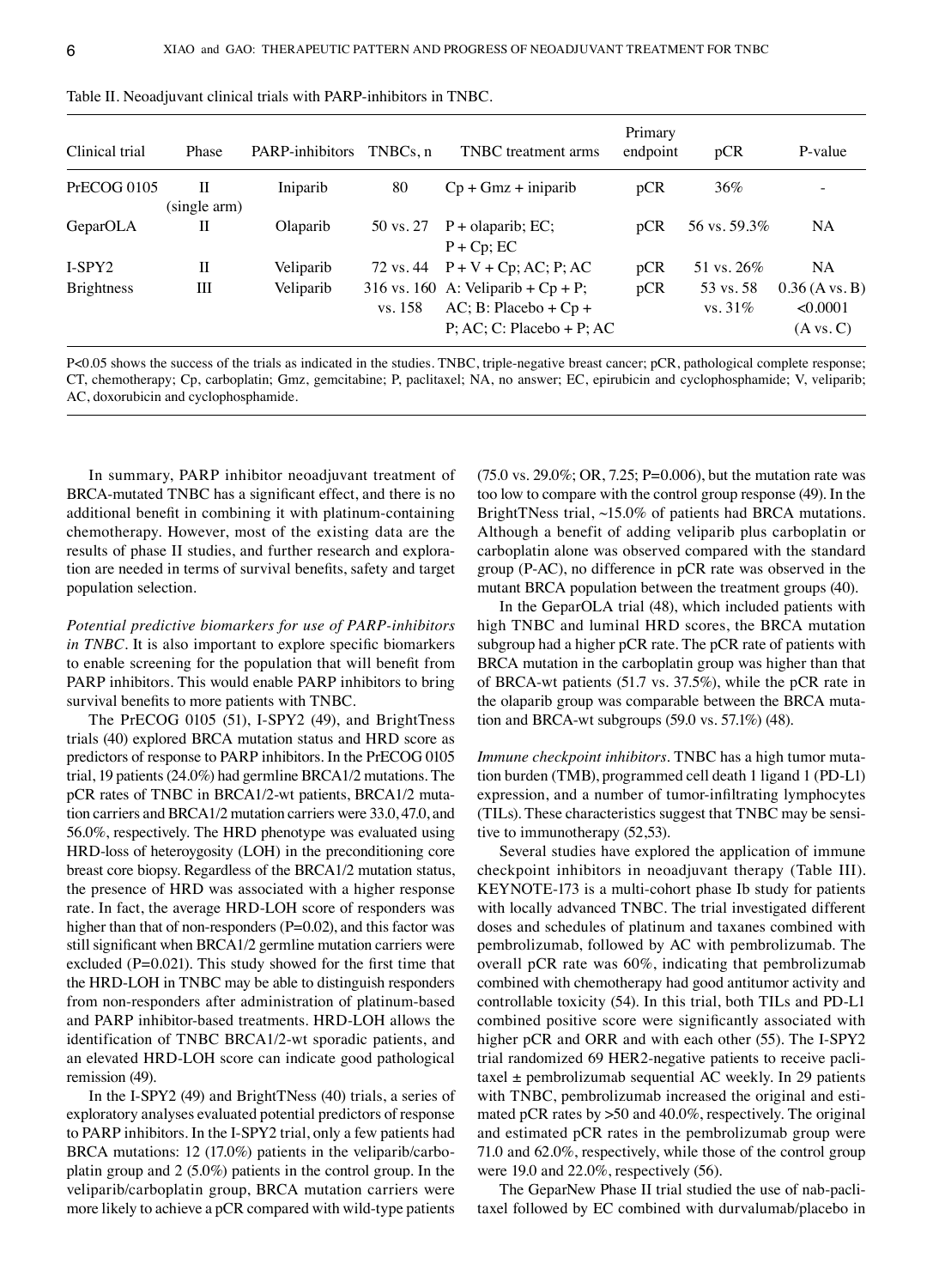| Clinical trial                  | Phase               | Immunotherapy<br>drug        | TNBC treatment arms                                                                                                                                                                                            | Primary endpoint                                           | pCR                                        | P-value       |
|---------------------------------|---------------------|------------------------------|----------------------------------------------------------------------------------------------------------------------------------------------------------------------------------------------------------------|------------------------------------------------------------|--------------------------------------------|---------------|
| Keynote-173                     | Ib<br>$(6$ cohorts) | Pembrolizumab                | A: Pembro; Pembro +<br>Nab-pac; Pembro $+ AC; B$ :<br>Pembro; Pembro + $Cp +$<br>Nab-pac; Pembro + $AC$ ;<br>C-D-E-F: Pembro;<br>Pembro + different doses<br>and schedules of Cp and<br>taxanes; Pembro + $AC$ | Safety and phase II<br>dose; key efficacy<br>endpoint: pCR | A: $60\%$ ; B: $90\%$ ;<br>overall: $60\%$ |               |
| I-SPY2                          | $\mathbf{I}$        | Pembrolizumab                | $P +$ Pembro; AC; P; AC                                                                                                                                                                                        | pCR                                                        | 71.4 vs. 62.4 vs.<br>19.2 vs. 22.3%        | <b>NA</b>     |
| GeparNew                        | $_{\rm II}$         | Durvalumab                   | Durva; Durva + Nab-pac;<br>$Durva + AC$                                                                                                                                                                        | pCR                                                        | 53.4 vs. 44.2%                             | 0.224         |
| KEYNOTE-522                     | Ш                   | Pembrolizumab                | Pembro + $P$ + $Cp$ ;<br>Pembro + AC; $P$ + Cp; AC                                                                                                                                                             | pCR and DFS                                                | 64.8 vs. 51.2%                             | 0.00055       |
| NeoTRIP<br><b>IMPassion 031</b> | Ш<br>Ш              | Atezolizumab<br>Atezolizumab | $Atezo + Nab-pac + Cp$<br>$Atezo + Nab-pac; AC$                                                                                                                                                                | <b>DFS</b><br>pCR                                          | 43.5%<br>57.6%                             | NA.<br>0.0044 |

Table III. Neoadjuvant clinical trials with immune checkpoint inhibitors in TNBC.

P<0.05 shows the success of the trials as indicated in the studies. DFS, disease-free survival; pCR, pathological complete response; TNBC, triple-negative breast cancer; Pembro, Pembrolizumab; Nab-pac, nab-paclitaxel; AC, doxorubicin and cyclophosphamide; Cp, carboplatin; P, paclitaxel; Durva, Durvalumab; Atezo, Atezolizumab; NA, no answer.

patients with early TNBC (57). The patients were randomized to receive durvalumab/placebo monotherapy (window period) 2 weeks before the start of chemotherapy, and then received durvalumab/placebo plus albumin‑bound paclitaxel followed by durvalumab/placebo plus EC treatment. Compared with patients who received chemotherapy alone, patients who received durvalumab achieved a higher pCR rate, although this was not statistically significant (53.4 vs. 44.2%; OR, 1.45; 95% CI, 0.80-2.63; P=0.224). Subgroup analysis showed that patients with the highest expression of TILs had the best results and durvalumab benefited them the most. The study indicated that durvalumab seems to increase the pCR rate, especially in patients with a high rate of lymphocyte infiltration in tumors (57).

KEYNOTE-522 is the first prospective randomized placebo‑controlled phase III trial to show the benefits of adding pembrolizumab to TNBC in the early stages of neoadjuvant therapy. A total of 1,174 patients were enrolled and randomly received carboplatin + paclitaxel  $\pm$  pembrolizumab at a ratio of 2:1, followed by  $AC/EC \pm$  pembrolizumab. The pCR rate and event-free survival (EFS) were the common primary endpoints. In the first interim analysis, the addition of pembrolizumab had a statistically significant (and clinically significant) pCR rate increase of 13.6% (64.8 vs. 51.2%; P=0.00055). The benefit of pembrolizumab had no link to PD‑L1 status. The pCR rate of the PD-L1-positive group increased by 14.2% (68.9 vs. 54.9%) and that of the PD-L1-negative group increased by 18.3% (45.3) vs. 30.3%). The latest research data showed that with a median follow‑up of 39 months, the pembrolizumab group reduced the risk of EFS events by 37.0% (HR, 0.63; P=0.00031) compared with the chemotherapy-placebo regimen (58). However, the phase III NeoTRIP clinical trial concluded that the addition of atezolizumab (1.200 mg) intravenous injection infusion every 3 weeks to nab-paclitaxel ( $125 \text{ mg/m}^2$ ) and carboplatin (AUC 2) given intravenous injection on day 1 and day 8 every 3 weeks for a total of 8 cycles. Similar to the KEYNOTE‑522 trial, it did not significantly increase the pCR in the patient population (43.5 vs. 40.8%) (59). Nevertheless, the main goal of NeoTRIP research is DFS (not yet reached), which is not the same as evaluating the pCR in the GeparNew and KEYNOTE-522 trials. In addition, the NACT regimen is different between clinical trials, excluding the neoadjuvant anthracyclines and cyclophosphamide in the NeoTRIP trial, both of which are chemotherapeutics with considerable immunogenicity.

The results of the Impassion 031 trial were announced at ESMO 2020 (60). Impassion031 was a phase III, double-blind, randomized, multi-centre, placebo-controlled study, which enrolled TNBC patients with cT2-4N0-3 disease (primary tumor size >2 cm) and no previous systemic treatment. A total of 333 patients were randomized to receive NACT combined with atezolizumab or placebo at a ratio of 1:1. The immunization regimen was 840 mg atezolizumab every 2 weeks, while the chemotherapy regimen was  $125 \text{ mg/m}^2$  albumin paclitaxel every week for 12 weeks and sequential doxorubicin  $(60 \text{ mg/m}^2)$  + cyclophosphamide  $(600 \text{ mg/m}^2)$  every 2 weeks for 8 weeks. This was followed by surgical treatment. After surgery, the immunotherapy group was administered 11 doses of atezolizumab every 3 weeks. The pCR rate in the atezolizumab plus chemotherapy group was 57.6%, while that in the placebo‑chemotherapy group was 41.0%, and the results were statistically significant ( $P=0.0044$ ). In the PD-L1-positive population, the pCR rate increased by 19.5% (68.8 vs. 49.3%), and in the PD-L1 negative population, the pCR rate increased by 14% (48.0 vs. 34.0%).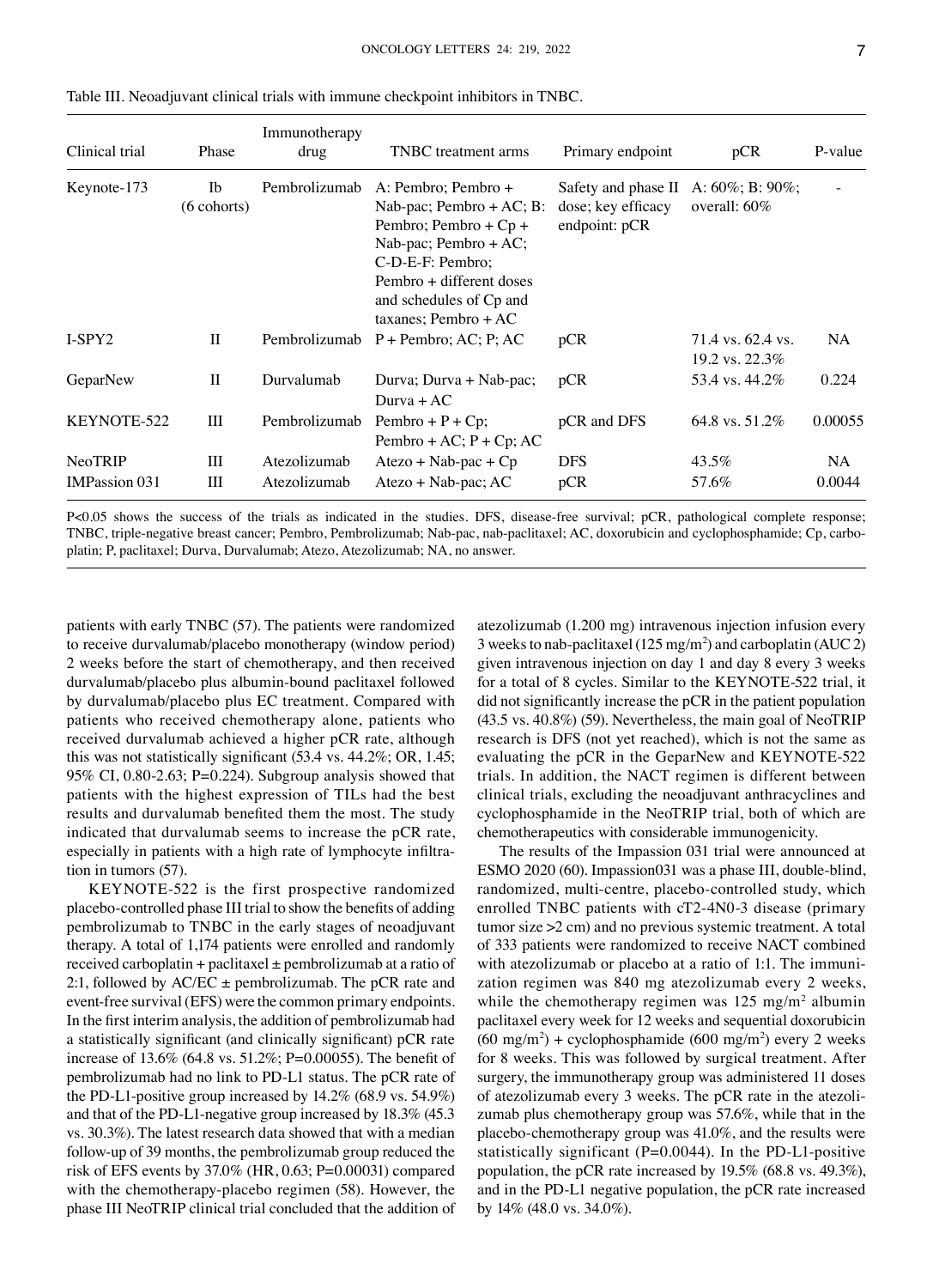*Potential predictive biomarkers for use of immune checkpoint inhibitors in TNBC.* Immune checkpoint inhibitors have entered clinical practice as a first-line or second-line treatment for a variety of cancer types. However, it is still a challenge to select the patients who will benefit the most. The aforementioned clinical trials demonstrate that immune checkpoint inhibitors have activity in neoadjuvant settings of TNBC. However, only a minority of patients will experience any real benefit from these therapies.

The following sections outline how biomarker assessments across these trials suggest particular patient subgroups that may be more likely to respond to immune checkpoint inhibitors. These biomarkers either investigate features of multiple cell types in the tumor immune microenvironment (PD‑L1, TILs and bulk tumor gene expression profiling) or are specific features of the tumor cells (TMB, DNA damage repair mutations and somatic mutations).

Routine clinical detection of PD‑L1 expression is currently performed using five different FDA‑approved companion diagnostic immunohistochemical tests (61). However, the use of different antibody clones (pembrolizumab 22C3, nivolumab 28‑8, durvalumab SP263, atezolizumab SP142 and avelumab 73‑10), biomarker staining platforms, scoring systems and cut‑off values for PD-L1 positivity makes it makes it difficult to consolidate the predictive value of PD‑L1 expression across tumor types and across studies. In addition, some tests only define PD-L1 positivity based on tumor cell surface expression, while other tests quantify the cytoplasm and cell surface PD-L1 expression of the tumor and immune cells. The prospective, multicentre Blueprint study compared the performance of all five PD‑L1 antibody clones in non‑small cell lung cancer specimens (62). The study reported good agreement between three antibodies (22C3, 28‑8 and SP263), while 73‑10 showed higher sensitivity and SP142 performed poorly with lower sensitivity. In TNBC, few studies have compared the performance of FDA‑approved detection methods and confirmed the previous findings in TNBC (63). The positivity rate of PD‑L1 detected by SP142 was reported to be significantly lower than that of SP263 and 22C3. These findings emphasized the need for more specific and reproducible predictive biomarkers for immune checkpoint suppression. Notably, PD‑L1 did not predict a response to immune checkpoint inhibitors in either of the phase III KEYNOTE‑522 or NeoTRIP trials (58,59). In the I‑SPY trial, gene expression microarrays were performed to identify cellular expression signatures that would predict the response to pembrolizumab. It was found that in the TNBC subset, a dendritic cell and Th1 gene signature showed a significant interaction with the pCR to pembrolizumab compared with the control arm (64). In a subsequent retrospective analysis using the dendritic cell gene signatures (CCL13, CD209 and HSD11B1) to classify patients as immune-positive or -negative, 67.0% of patients were found to be positive and 33.0% were found to be negative in the trial population (65). It was found that the pCR rate with pembrolizumab was 87.0% in patients classified as immune-positive, but only 29.0% in the immune-negative group (65). Likewise, in the GeparNew trial, investigators also examined RNA gene expression and identified that 44 genes were significantly associated with pCR in the durvalumab arm. There were 3 genes (HLA-A, HLA-B and PSIP1) that were significantly upregulated and 2 genes (HEY2 and THBS4) that were significantly downregulated and associated with a treatment interaction, suggesting they may be candidate genes to evaluate the benefit of durvalumab in future studies (66).

TILs are an additional microenvironment biomarker. Several studies have shown that the presence of TILs is the most constant prognostic factor in TNBC (67), which implicates the involvement of the immune system in the pathophysiology and treatment of these tumors (68). It has been demonstrated that greater lymphocytic infiltration in the initial biopsy predicts a higher pCR rate after neoadjuvant therapy, thus providing a better prognosis in early TNBC regardless of the systemic therapy used and conferring an improvement of  $~10.0\%$  in terms of DFS and OS rate from each 10.0% increase in TILs (69‑71). In patients with TNBC receiving ICI monotherapy or combination chemotherapy, an increase in the number of TILs is associated with a better overall survival time (57,72). The relative importance of intratumoral TILs (iTILs) and interstitial TILs (sTILs) has not been clearly defined and may vary by tumor type. In breast cancer, both iTILs and sTILs are related to clinical outcome and chemotherapy response (73‑75). In addition, in metastatic TNBC, sTILs are associated with treatment response to pembrolizumab, atezolizumab and nivolumab (72,76). Therefore, the International Immuno‑oncology Biomarker Working Group has issued guidelines for evaluating iTILs and sTILs in a variety of solid tumor types (77). However, robust scoring of sTILs is hindered by differences in relative iTIL and sTIL distribution, inaccurate delineation of tumor boundaries, small areas of intratumoral stroma, and the presence of necrosis and extracellular mucin (78).

In addition, among 27 solid tumor types, TMB is associated with a higher ORR of anti‑programmed cell death protein 1 or anti‑PD‑L1 monotherapy (79). Notably, the response rate observed in breast cancer is lower than expected based on TMB, which suggests that TMB may not be a good predictive biomarker in these tumors. We hypothesize that combining predictive biomarkers (such as PD‑L1 expression, and iTIL and sTIL density) with TMB, T-cell receptor (TCR) diversity and immune gene characteristics will be more likely to produce better performance than using these biomarkers alone. Therefore, further studies are necessary.

## **6. Emerging targeted therapies in TNBC**

In addition to PARP inhibitors and immune checkpoint inhibitors, new drugs that are undergoing phase II and phase III trials for TNBC neoadjuvant therapy mainly involve tyrosine kinase inhibitors with anti-angiogenic activity, such as apatinib, and proliferation inhibitors, such as the androgen receptor inhibitor enzalutamide and the luteinizing hormone‑releasing hormone analogue goserelin (80). Epigenetic changes and JAK/STAT pathways have also been explored by using hypomethylation drugs (decitabine) and JAK1/2 inhibitors (ruxolitinib) as thera‑ peutic targets, and are expected to be included in the future clinical treatment of TNBC (81).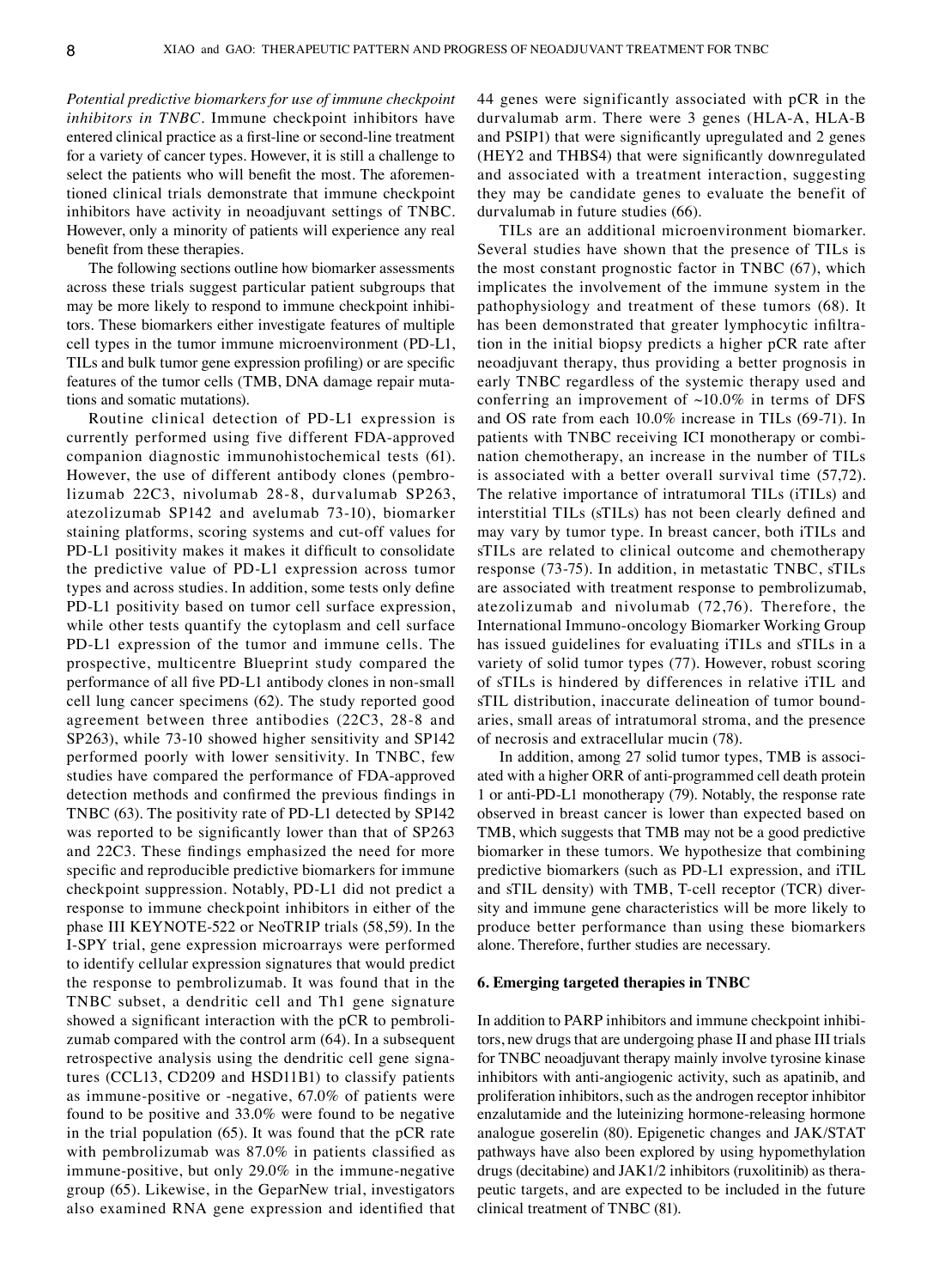# **7. Conclusions**

The conventional treatment for early TNBC is surgery first and adjuvant chemotherapy (with or without radiotherapy) after the operation. There is still a large percentage of patients (30‑40%) who experience recurrence and metastasis, and for whom the prognosis is poor. According to the molecular characteristics of TNBC, an optimized and targeted neoadjuvant treatment plan should be selected to increase the pCR rate. Additionally, follow‑up adjuvant treatment should be strengthened for non‑pCR patients (with a poor prognosis) to reduce the risk of recurrence, which is expected to improve the prognosis of the overall TNBC population. Therefore, the treatment model of chemotherapy after surgery is worthy of further exploration. The development of precision therapy based on individual molecular characteristics is the future direction of development. Related clinical trials on TNBC-targeted therapy and immunotherapy are in progress. The combination of anti-angiogenic drugs and immunotherapy, the combination of immunotherapy and chemotherapy, and the combination of targeted therapy and chemotherapy are also under ongoing investigation. As the results of these clinical trials continue to be updated, the optimization strategy for TNBC treatment will become clearer.

In short, choosing different treatment options according to different subtypes of TNBC will bring more benefits to affected patients; however, further research is needed. It is believed that soon, the classification treatment strategy of TNBC will enter the clinical practice guidelines, thereby bringing more clinical benefits to patients with the disease.

#### **Acknowledgements**

Not applicable.

## **Funding**

No funding was received.

# **Availability of data and materials**

Not applicable.

# **Authors' contributions**

YX was a major contributor in writing the manuscript. WG conceived the review and revised the manuscript. Both authors read and approved the final manuscript. Data authentication is not applicable.

## **Ethics approval and consent to participate**

Not applicable.

# **Patient consent for publication**

Not applicable.

## **Competing interests**

The authors declare that they have no competing interests.

#### **References**

- 1. Caglevic C, Anabalón J, Soza C, Milla E, Gaete F, Carrasco AM, Panay S, Gallardo C and Mahave M: Triple-negative breast cancer: The reality in Chile and in Latin America. Ecancermedicalscience 13: 893, 2019.
- 2. Metzger-Filho O, Tutt A, de Azambuja E, Saini KS, Viale G, Loi S, Bradbury I, Bliss JM, Azim HA Jr, Ellis P, *et al*: Dissecting the heterogeneity of triple-negative breast cancer. J Clin Oncol 30: 1879‑1887, 2012.
- 3. Zhang J, Lin Y, Sun XJ, Wang BY, Wang ZH, Luo JF, Wang LP, Zhang S, Cao J, Tao ZH, *et al*: Biomarker assessment of the CBCSG006 trial: A randomized phase III trial of cisplatin plus gemcitabine compared with paclitaxel plus gemcitabine as first-line therapy for patients with metastatic triple-negative breast cancer. Ann Oncol 29: 1741‑1747, 2018.
- 4. Leon‑Ferre RA, Polley MY, Liu H, Gilbert JA, Cafourek V, Hillman DW, Elkhanany A, Akinhanmi M, Lilyquist J, Thomas A, *et al*: Impact of histopathology, tumor‑infiltrating lymphocytes, and adjuvant chemotherapy on prognosis of triple‑negative breast cancer. Breast Cancer Res Treat 167: 89‑99, 2018.
- 5. Chen H, Wu J, Zhang Z, Tang Y, Li X, Liu S, Cao S and Li X: Association between BRCA status and triple‑negative breast cancer: A meta-analysis. Front Pharmacol 9: 909, 2018.
- 6. Lee JS, Yost SE and Yuan Y: Neoadjuvant treatment for triple negative breast cancer: Recent progresses and challenges. Cancers (Basel) 12: 1404, 2020.
- 7. Cortazar P, Zhang L, Untch M, Mehta K, Costantino JP, Wolmark N, Bonnefoi H, Cameron D, Gianni L, Valagussa P, *et al*: Pathological complete response and long‑term clinical benefit in breast cancer: The CTNeoBC pooled analysis. Lancet 384: 164‑172, 2014.
- 8. Baselga J, Gómez P, Greil R, Braga S, Climent MA, Wardley AM, Kaufman B, Stemmer SM, Pêgo A, Chan A, *et al*: Randomized phase II study of the anti‑epidermal growth factor receptor monoclonal antibody cetuximab with cisplatin versus cisplatin alone in patients with metastatic triple‑negative breast cancer. J Clin Oncol 31: 2586‑2592, 2013.
- 9. Abramson VG, Lehmann BD, Ballinger TJ and Pietenpol JA: Subtyping of triple-negative breast cancer: Implications for therapy. Cancer 121: 8‑16, 2015.
- 10. Lehmann BD, Bauer JA, Chen X, Sanders ME, Chakravarthy AB, Shyr Y and Pietenpol JA: Identification of human triple-negative breast cancer subtypes and preclinical models for selection of targeted therapies. J Clin Invest 121: 2750-2767, 2011.
- 11. Burstein MD, Tsimelzon A, Poage GM, Covington KR, Contreras A, Fuqua SA, Savage MI, Osborne CK, Hilsenbeck SG, Chang JC, *et al*: Comprehensive genomic analysis identifies novel subtypes and targets of triple‑negative breast cancer. Clin Cancer Res 21: 1688‑1698, 2015.
- 12. Liu YR, Jiang YZ, Xu XE, Yu KD, Jin X, Hu X, Zuo WJ, Hao S, Wu J, Liu GY, *et al*: Comprehensive transcriptome analysis identifies novel molecular subtypes and subtype-specific RNAs of triple‑negative breast cancer. Breast Cancer Res 18: 33, 2016.
- 13. Cserni G, hmielik E, Cserni B and Tot T: The new TNM‑based staging of breast cancer. Virchows Arch 472: 697‑703, 2018.
- 14. Amirikia KC, Mills P, Bush J and Newman LA: Higher population-based incidence rates of triple-negative breast cancer among young African‑American women: Implications for breast cancer screening recommendations. Cancer 117: 2747-2753, 2011.
- 15. Becker S: A historic and scientific review of breast cancer: The next global healthcare challenge. Int J Gynaecol Obstet 131 (Suppl 1): S36‑S39, 2015.
- 16. Thompson AM and Moulder-Thompson SL: Neoadjuvant treatment of breast cancer. Ann Oncol 23 (Suppl 10): x231‑x236, 2012.
- 17. Masuda N, Lee SJ, Ohtani S, Im YH, Lee ES, Yokota I, Kuroi K, Im SA, Park BW, Kim SB, *et al*: Adjuvant capecitabine for breast cancer after preoperative chemotherapy. N Engl J Med 376: 2147‑2159, 2017.
- 18. Balic M, Thomssen C, Würstlein R, Gnant M and Harbeck N: St. Gallen/Vienna 2019: A brief summary of the consensus discussion on the optimal primary breast cancer treatment. Breast Care (Basel) 14: 103‑110, 2019.
- 19. Cardoso F, Kyriakides S, Ohno S, Penault‑Llorca F, Poortmans P, Rubio IT, Zackrisson S and Senkus E; ESMO Guidelines Committee. Electronic address: clinicalguidelines@esmo.org: Early breast cancer: ESMO clinical practice guidelines for diagnosis, treatment and follow‑up†. Ann Oncol 30: 1194‑1220, 2019.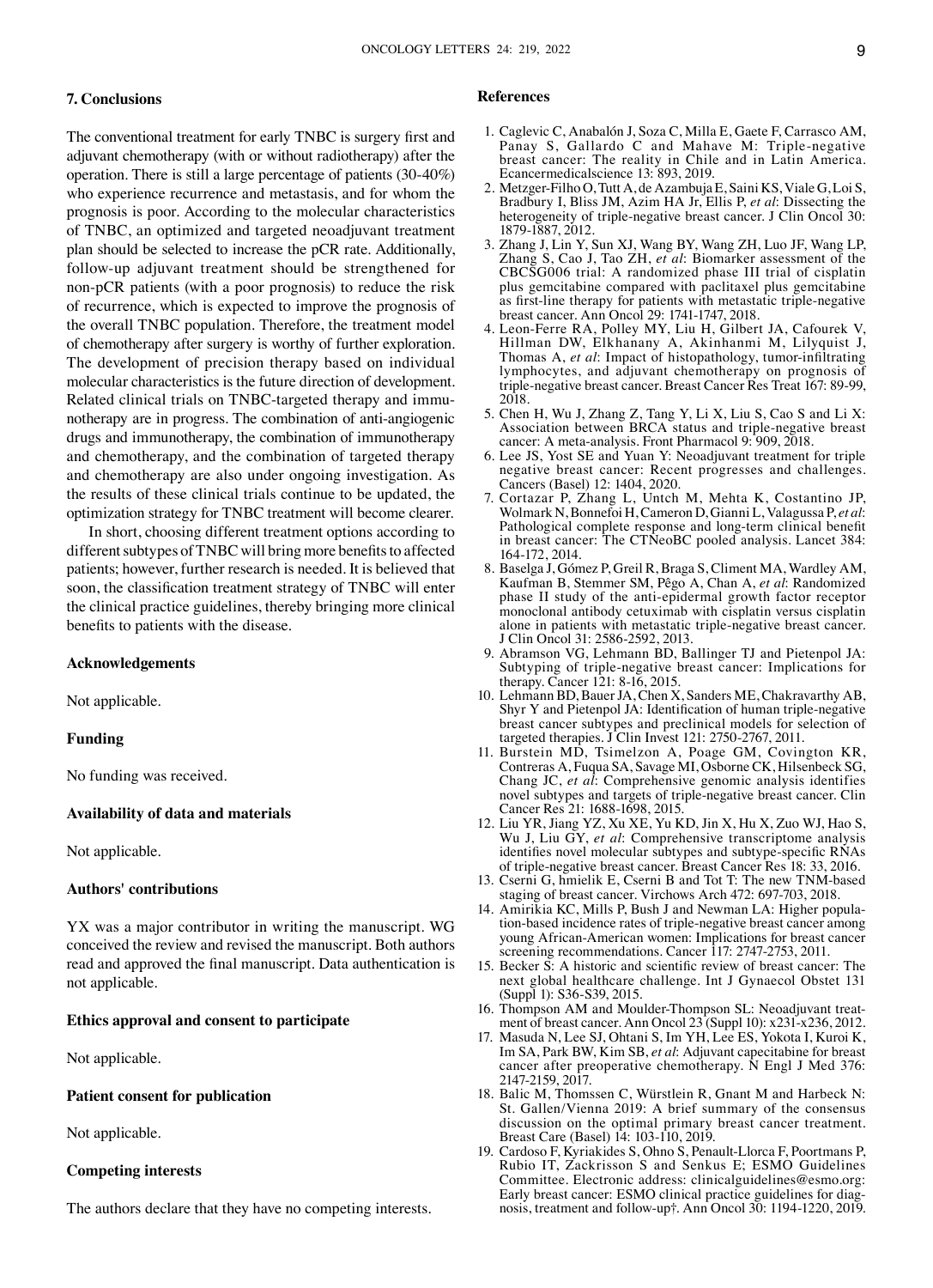- 20. Burstein HJ, Curigliano G, Loibl S, Dubsky P, Gnant M, Poortmans P, Colleoni M, Denkert C, Piccart‑Gebhart M, Regan M, *et al*: Estimating the benefits of therapy for early‑stage breast cancer: The St. Gallen international consensus guidelines for the primary therapy of early breast cancer 2019. Ann Oncol 30: 1541‑155, 2019.
- 21. Mamounas EP, Anderson SJ, Dignam JJ, Bear HD, Julian TB, Geyer CE Jr, Taghian A, Wickerham DL and Wolmark N: Predictors of locoregional recurrence after neoadjuvant chemotherapy: Results from combined analysis of national surgical adjuvant breast and bowel project B‑18 and B‑27. J Clin Oncol 30: 3960‑3966, 2012.
- 22. Goto W, Kashiwagi S, Takada K, Asano Y, Takahashi K, Fujita H, Takashima T, Tomita S, Hirakawa K and Ohira M: Significance of intrinsic breast cancer subtypes on the long‑term prognosis after neoadjuvant chemotherapy. J Transl Med 16: 307, 2018.
- 23. Barron AU, Hoskin TL, Day CN, Hwang ES, Kuerer HM and Boughey JC: Association of low nodal positivity rate among patients with ERBB2‑positive or triple‑negative breast cancer and breast pathologic complete response to neoadjuvant chemotherapy. JAMA Surg 153: 1120‑1126, 2018.
- 24. Symmans WF, Wei C, Gould R, Yu X, Zhang Y, Liu M, Walls A, Bousamra A, Ramineni M, Sinn B, *et al*: Long‑term prognostic risk after neoadjuvant chemotherapy associated with residual cancer burden and breast cancer subtype. J Clin Oncol 35: 1049‑1060, 2017.
- 25. von Minckwitz G, Untch M, Blohmer JU, Costa SD, Eidtmann H, Fasching PA, Gerber B, Eiermann W, Hilfrich J, Huober J, *et al*: Definition and impact of pathologic complete response on prognosis after neoadjuvant chemotherapy in various intrinsic breast cancer subtypes. J Clin Oncol 30: 1796‑1804, 2012.
- 26. Bachegowda LS, Makower DF and Sparano JA: Taxanes: Impact on breast cancer therapy. Anticancer Drugs 25: 512‑521, 2014.
- 27. Untch M, Jackisch C, Schneeweiss A, Conrad B, Aktas B, Denkert C, Eidtmann H, Wiebringhaus H, Kümmel S, Hilfrich J, et al: Nab-paclitaxel versus solvent-based paclitaxel in neoadjuvant chemotherapy for early breast cancer (GeparSepto‑GBG 69): A randomised, phase 3 trial. Lancet Oncol 17: 345‑356, 2016.
- 28. Gianni L, Mansutti M, Anton A, Calvo L, Bisagni G, Bermejo B, Semiglazov V, Thill M, Chacon JI, Chan A, *et al*: Comparing neoadjuvant nab-paclitaxel vs paclitaxel both followed by anthracycline regimens in women with ERBB2/HER2‑negative breast cancer-the evaluating treatment with neoadjuvant abraxane (ETNA) trial: A randomized phase 3 clinical trial. JAMA Oncol 4: 302‑308, 2018.
- 29. Sharma P, López‑Tarruella S, García‑Saenz JA, Ward C, Connor CS, Gómez HL, Prat A, Moreno F, Jerez-Gilarranz Y, Barnadas A, *et al*: Efficacy of neoadjuvant carboplatin plus docetaxel in triple‑negative breast cancer: Combined analysis of two cohorts. Clin Cancer Res 23: 649‑657, 2017.
- 30. Atchley DP, Albarracin CT, Lopez A, Valero V, Amos CI, Gonzalez‑Angulo AM, Hortobagyi GN and Arun BK: Clinical and pathologic characteristics of patients with BRCA‑positive and BRCA-negative breast cancer. J Clin Oncol 26: 4282-4288, 2008.
- 31. Mavaddat N, Barrowdale D, Andrulis IL, Domchek SM, Eccles D, Nevanlinna H, Ramus SJ, Spurdle A, Robson M, Sherman M, *et al*: Pathology of breast and ovarian cancers among BRCA1 and BRCA2 mutation carriers: Results from the consortium of investigators of modifiers of BRCA1/2 (CIMBA). Cancer Epidemiol Biomarkers Prev 21: 134‑147, 2012.
- 32. Greenup R, Buchanan A, Lorizio W, Rhoads K, Chan S, Leedom T, King R, McLennan J, Crawford B, Kelly Marcom P and Shelley Hwang E: Prevalence of BRCA mutations among women with triple-negative breast cancer (TNBC) in a genetic counseling cohort. Ann Surg Oncol 20: 3254‑3258, 2013.
- 33. Stefansson OA, Villanueva A, Vidal A, Martí L and Esteller M: BRCA1 epigenetic inactivation predicts sensitivity to platinum‑based chemotherapy in breast and ovarian cancer. Epigenetics 7: 1225‑1229, 2012.
- 34. Byrski T, Gronwald J, Huzarski T, Grzybowska E, Budryk M, Stawicka M, Mierzwa T, Szwiec M, Wisniowski R, Siolek M, *et al*: Pathologic complete response rates in young women with BRCA1‑positive breast cancers after neoadjuvant chemotherapy. J Clin Oncol 28: 375‑379, 2010.
- 35. Alba E, Chacon JI, Lluch A, Anton A, Estevez L, Cirauqui B, Carrasco E, Calvo L, Segui MA, Ribelles N, *et al*: A randomized phase II trial of platinum salts in basal-like breast cancer patients in the neoadjuvant setting. Results from the GEICAM/2006-03, multicenter study. Breast Cancer Res Treat 136: 487‑493, 2012.
- 36. von Minckwitz G, Schneeweiss A, Loibl S, Salat C, Denkert C, Rezai M, Blohmer JU, Jackisch C, Paepke S, Gerber B, *et al*: Neoadjuvant carboplatin in patients with triple-negative and HER2‑positive early breast cancer (GeparSixto; GBG 66): A randomised phase 2 trial. Lancet Oncol 15: 747‑756, 2014.
- 37. Sikov WM, Berry DA, Perou CM, Singh B, Cirrincione CT, Tolaney SM, Kuzma CS, Pluard TJ, Somlo G, Port ER, *et al*: Impact of the addition of carboplatin and/or bevacizumab to neoadjuvant once‑per‑week paclitaxel followed by dose‑dense doxorubicin and cyclophosphamide on pathologic complete response rates in stage II to III triple‑negative breast cancer: CALGB 40603 (Alliance). J Clin Oncol 33: 13‑21, 2015.
- 38. Hahnen E, Lederer B, Hauke J, Loibl S, Kröber S, Schneeweiss A, Denkert C, Fasching PA, Blohmer JU, Jackisch C, *et al*: Germline mutation status, pathological complete response, and disease‑free survival in triple‑negative breast cancer: Secondary analysis of the GeparSixto randomized clinical trial. JAMA Oncol 3: 1378‑1385, 2017.
- 39. Poggio F, Bruzzone M, Ceppi M, Pondé NF, La Valle G, Del Mastro L, de Azambuja E and Lambertini M: Platinum-based neoadjuvant chemotherapy in triple‑negative breast cancer: A systematic review and meta-analysis. Ann Oncol 29: 1497-1508, 2018.
- 40. Loibl S, O'Shaughnessy J, Untch M, Sikov WM, Rugo HS, McKee MD, Huober J, Golshan M, von Minckwitz G, Maag D, *et al*: Addition of the PARP inhibitor veliparib plus carboplatin or carboplatin alone to standard neoadjuvant chemotherapy in triple-negative breast cancer (BrighTNess): A randomised, phase 3 trial. Lancet Oncol 19: 497‑509, 2018.
- 41. Schneeweiss A, Möbus V, Tesch H, Hanusch C, Denkert C, Lübbe K, Huober J, Klare P, Kümmel S, Untch M, *et al*: Intense dose‑dense epirubicin, paclitaxel, cyclophosphamide versus weekly paclitaxel, liposomal doxorubicin (plus carboplatin in triple‑negative breast cancer) for neoadjuvant treatment of high‑risk early breast cancer (GeparOcto‑GBG 84): A randomised phase III trial. Eur J Cancer 106: 181‑192, 2019.
- 42. Li ZY, Zhang Z, Cao XZ, Feng Y and Ren SS: Platinum-based neoadjuvant chemotherapy for triple‑negative breast cancer: A systematic review and meta‑analysis. J Int Med Res 48: 300060520964340, 2020.
- 43. Telli ML, McMillan A, Ford J, Richardson AL, Silver D, Isakoff SJ, Kaklamani VG, Gradishar W, Stearns V, Connolly RM, *et al*: Abstract P3‑07‑12: Homologous recombina‑ tion deficiency (HRD) as a predictive biomarker of response to neoadjuvant platinum-based therapy in patients with triple negative breast cancer (TNBC): A pooled analysis. Cancer Res 76 (4 Suppl): P3‑07‑12, 2016.
- 44. LoiblS, WeberKE, TimmsKM, ElkinEP, HahnenE, FaschingPA, Lederer B, Denkert C, Schneeweiss A, Braun S, *et al*: Survival analysis of carboplatin added to an anthracycline/taxane‑based neoadjuvant chemotherapy and HRD score as predictor of response‑final results from GeparSixto. Ann Oncol 29: 2341‑2347, 2018.
- 45. Jiang YZ, Ma D, Suo C, Shi J, Xue M, Hu X, Xiao Y, Yu KD, Liu YR, Yu Y, *et al*: Genomic and transcriptomic landscape of triple‑negative breast cancers: Subtypes and treatment strategies. Cancer Cell 35: 428‑440.e5, 2019.
- 46. Tutt A, Tovey H, Cheang MCU, Kernaghan S, Kilburn L, Gazinska P, Owen J, Abraham J, Barrett S, Barrett‑Lee P, *et al*: Carboplatin in BRCA1/2‑mutated and triple‑negative breast cancer BRCAness subgroups: the TNT Trial. Nat Med 24: 628‑637, 2018.
- 47. Pommier Y, O'Connor MJ and de Bono J: Laying a trap to kill cancer cells: PARP inhibitors and their mechanisms of action. Sci Transl Med 8: 362ps17, 2016.
- 48. Fasching PA, Link T, Hauke J, Seither F, Jackisch C, Klare P, Schmatloch S, Hanusch C, Huober J, Stefek A, *et al*: Neoadjuvant paclitaxel/olaparib in comparison to paclitaxel/carboplatinum in patients with HER2‑negative breast cancer and homologous recombination deficiency (GeparOLA study). Ann Oncol 32: 49‑57, 2021.
- 49. Rugo HS, Olopade OI, DeMichele A, Yau C, van 't Veer LJ, Buxton MB, Hogarth M, Hylton NM, Paoloni M, Perlmutter J, et al: Adaptive randomization of veliparib-carboplatin treatment in breast cancer. N Engl J Med 375: 23‑34, 2016.
- 50. Severson TM, Wolf DM, Yau C, Peeters J, Wehkam D, Schouten PC, Chin SF, Majewski IJ, Michaut M, Bosma A, *et al*: The BRCA1ness signature is associated significantly with response to PARP inhibitor treatment versus control in the I-SPY 2 randomized neoadjuvant setting. Breast Cancer Res 19: 99, 2017.